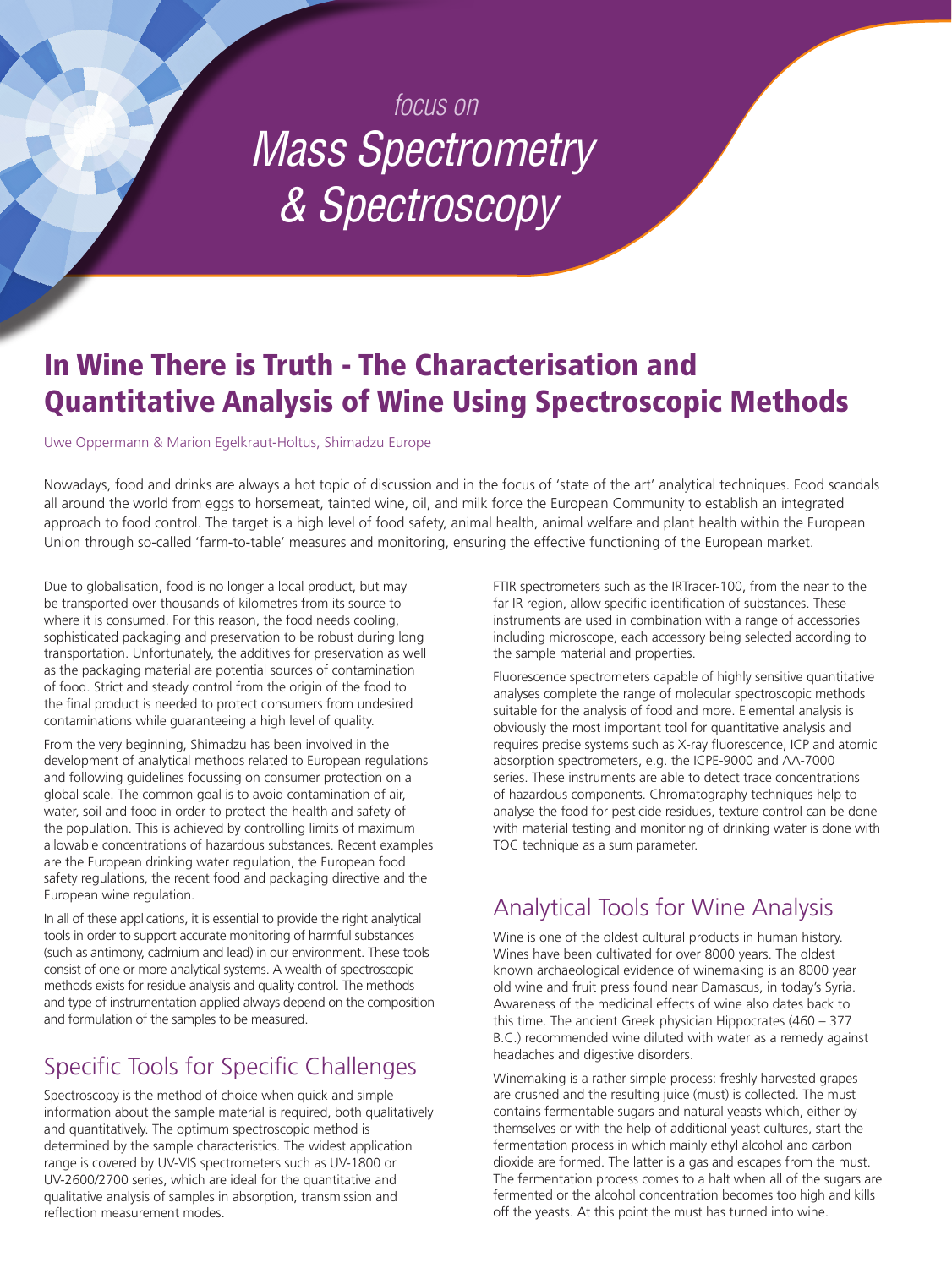A meticulous quality control procedure is essential, and during each stage of the production process spectroscopic methods such as AAS-, ICP-, FTIR-, and UV-VIS spectroscopy are applied for quality assurance or for product characterisation. For the quantitative determination of essential elements such as potassium, sodium, calcium and magnesium as well as undesired components such as copper, lead, arsenic and cadmium, ICP spectrometry is the method of choice since a simultaneous instrument such as the ICPE-9000 allows a fast and precise analytical procedure.

### The Colour of Wine

Wine is a natural product including substances such as sugars, wine acids and alcohol. Depending on the soil where it was grown, trace elements may have an important impact on the final properties. Other elements like potassium (K) in combination with the grapes influence the colour. This can be white, red or different depending on theoretical classification and practical subjective identification by the human eye. High potassium concentration is combined with red wine because of an equilibrium between potassium, tartaric acid and the anthocyane pigments complex, which is responsible for the red colour of the wine.

Anthocyane is a natural colour found in plants such as leaves or grapes. About 250 different structures of these anthocyane complexes are known. They all have the common structure of the Flaven molecule which will be substituted at 7 possible positions from simple OH-group to complex sugar molecules.

Definition of wine colour requires analysis of the absorption spectra of wine samples. Physically, the colour is a light characteristic, measurable in terms of intensity and wavelength. In the case of grapes and wine, we loosely regard them as RED since the anthocyane pigments absorb the green portion of the visible spectra, giving to the human eye the sensation of colour red.

For better understanding of wine colour analysis, the absorption spectrum generated by a UV spectrophotometer is used. According to the classical Sudraud method, an absorption spectrum of the wine sample in a 1 cm quartz cuvette is recorded in the range of 350 to 700 nm as shown in *Figure 1*. The intensity I is calculated as the sum of the absorbance values measured at 420 nm and 520 nm and the Tone T as the ratio of the absorbance at 420 nm and 520 nm. It was observed that the A520 became smaller as the wine aged. The tone also varies and is below 1 for young wines and greater than 1 for older wines in particular, for red wines the colour changes from ruby red up to orange red.



*Figure 1. Absorption Spectra of red wine*

#### Quantitative Analysis Using ICP-OES Spectrometry

Quality standards are defined in national wine regulations such as the German 'Weinverordnung'(Bundesgesetzblatt Teil1 Nr. 32) from 22 May 2002, with the latest revision in 2012. It includes the classification of wines from different locations, as well as the production process, alcohol concentrations and the maximum allowable concentrations of the elements listed in *Table 1*.

**9**

*Table 1. Maximum allowable concentration of elements in wine*

| <b>Element</b> | Max. concentration [mg/L] |
|----------------|---------------------------|
| Al             | 8.00                      |
| As             | 0.10                      |
| B              | 80.00                     |
| Cd             | 0.01                      |
| Cu             | 2.00                      |
| Pb             | 0.25                      |
| Sn             | 1.00                      |
| 7n             | 5.00                      |

For quantitative determination of the elements in the required concentration range, ICP is the most preferable tool for quality control due to high sensitivity, a wide dynamic range and a high sample throughput.

The vacuum system on an ICP instrument allows precise analysis of elements in the lower UV range under extremely stable conditions. The use of a vertically mounted mini torch allows a cooling gas flow rate of only 10 L/min. The system setup for determination of low concentration heavy metals in wine has been optimised using the mini torch in the dual view mode for axial and radial plasma observation. It enables determination of high concentration elements such as alkaline and alkaline earth and the heavy metals at the same time.

The wine samples were diluted twice with deionised water and then aspirated in the same way as aqueous solutions in the cyclone chamber.

The standard solutions have been prepared including an ethanol concentration of 6% in order to match the matrix.

| Table 2. Shows a summary of the system parameters |  |  |
|---------------------------------------------------|--|--|
|                                                   |  |  |

| Instrument          | <b>ICPE-9000</b>                  |
|---------------------|-----------------------------------|
| Generatorpower [kW] | 1.2                               |
| Plasmagas [L/min]   | 10                                |
| Carriergas [L/min]  | 0.7                               |
| Observation         | Axial/radial                      |
| Plasma              | Minitorch                         |
| Sample Introduction | Coaxial nebulizer/xyclone chamber |
|                     |                                   |

The concentration of copper in wine is limited to a maximum concentration level of 2 mg/L. In case of higher copper concentrations the wine may have a metallic, bitter taste and the fermentation process will also be influenced by higher copper concentrations.

Copper in wine originates from the so-called Bordeaux mixture fungicide, which is a mixture of copper (II) sulphate (CuSO4) and calcium hydroxide (Ca(OH)2) solution used in vineyards to protect against downy mildew, powdery mildew and other fungi. Since the Bordeaux mixture is applied in large quantities, the copper accumulates in the soil and becomes a pollutant. This is why the Bordeaux mixture will most probably be banned in the European community as of 2016.